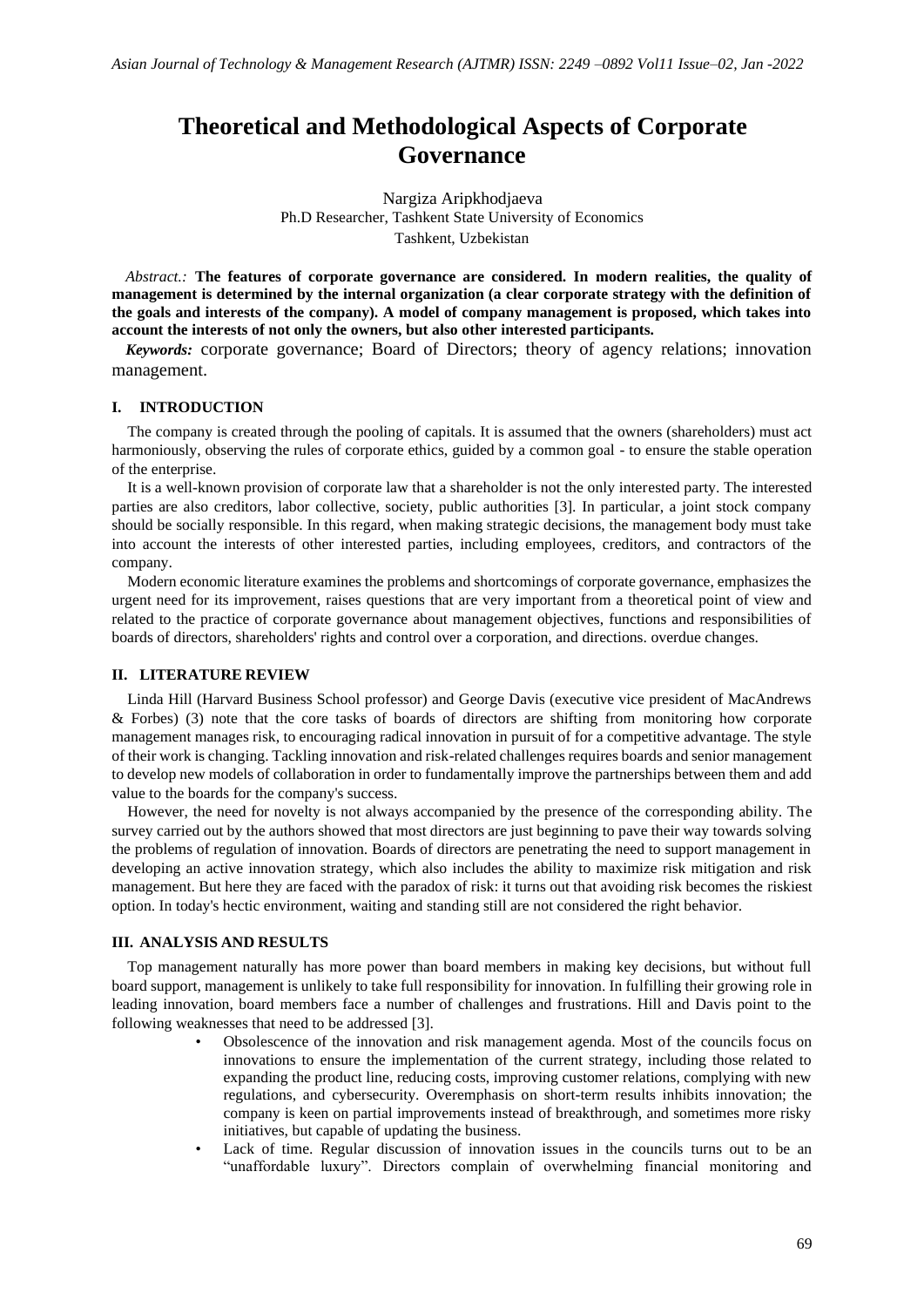compliance issues, especially in industries subject to regulatory changes (eg, finance, energy, healthcare). Even in successful companies, it is difficult to find the time it needs to innovate.

- Lack of competence. The councils often lack the level of industry knowledge and innovative experience necessary for an informed assessment of the real value and degree of justification of the risk of an innovative project.[5]
- Lack of productive interaction between the board of directors and management. In the traditional model of corporate governance, the role of management was to present the strategy and the board of directors to approve it. While many consider this practice to be outdated, mastering new roles in the strategic planning process is proving to be the most challenging task.

The idea that the goal of management is to maximize shareholder wealth (i.e., the market value of a company) is critically scrutinized, which raises a host of other challenges, from evaluating results to shareholder rights, the role of boards of directors, and allocating responsibilities.[6]

Joseph Bower and Lynn Payne (professors at Harvard Business School) associate this approach to corporate governance with the theory of agency relations proposed by economists in the 1970s (M. Friedman, M. Jensen, W. Meckling), according to which shareholders own a corporation, and therefore, they have the power and the right to demand the conduct of business in accordance with their interests. This formulation of the question looks quite natural, but a more attentive approach reveals that it is legally untenable and touches on the most complex problem of responsibility [2].

A consequence of the agency approach to corporate governance, the authors point out, is a responsibility vacuum, which affects strategy and resource allocation, weakens companies, and, if widespread, can pose a threat to the entire economy. [7] Thus, Jensen and Meckling denied the social responsibility of corporations, mistakenly defining a corporation as an "individual," Friedman believed that it was an "artificial person" and could not be given responsibility. Over the past decades, this model has served as the basis for a number of changes in corporate governance and management practices that have increased the power and influence of certain types of shareholders to the detriment of others and other stakeholders, while not creating adequate responsibility and accountability of these power holders. As a result, managers are under increasing pressure to prioritize more profitable and faster return on investments, reducing the cost of meeting the needs of the future.[8]



Figure 1. Image sourced from www.effectivegovernance.com.au on 19 September 2016 [16] The authors emphasize their belief that broad participation in the economy through the ownership of PC shares fulfills an important social function, and this necessitates reliable protection of shareholders' rights. At the same time, the health of the economic system depends on the correct perception of the role of shareholders. The agent model, in its extreme interpretation, is erroneous in theory and detrimental to practice. A more informed approach is to recognize the essential role of shareholders, but at the same time perceives corporations as independent economic entities with multiple goals. Such an approach should include legal principles under which board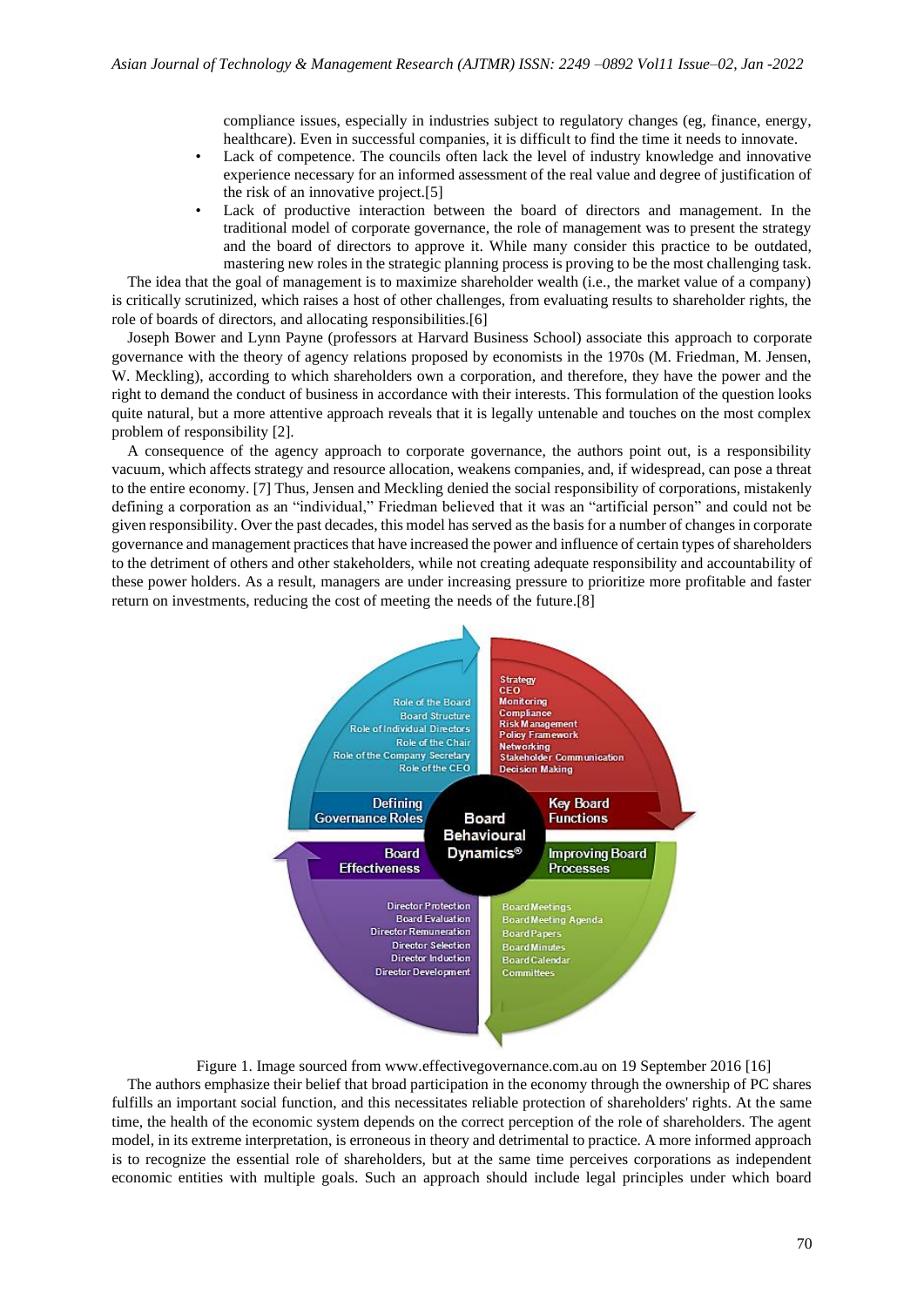members and managers have obligations to both the corporation and shareholders. In other words, a more advanced model should have a greater focus on the company [9].

Having considered the theory of agency relations, the authors come to the following conclusions. First, it is contrary to corporate law, i.e., legally, shareholders do not have the rights of "owners" of the corporation, and managers are not their "agents". Second, this theory does not correspond to practice: shareholders not only do not own the company in the traditional sense, but also do not have the traditional incentives for owners to take care of its management. This observation is even more true today than in 1932, when A. Berley and G.Means expressed it in their famous book. About 70% of the shares of the US PC are held by mutual funds, pension funds, insurance companies, sovereign wealth funds and other institutional investors, whose managers are judged and rewarded on the performance of the entire investment basket. Third, shareholders are not responsible for the actions of the company or for the protection of its interests, like its officers and directors, which makes them indifferent to the broader and long-term aspects of its activities. Fourth, the concept of aligning the interests of shareholders and managers in agency theory is fraught with moral hazard and can distort the perspective of the entire organization. Fifth, the theoretical assumption of the uniformity of shareholders' interests is an oversimplification and contradicts the facts.[10]

Despite these shortcomings, agency theory has attracted considerable attention and, in practice, has influenced a number of areas of corporate governance, which in general have strengthened the role of shareholders and contributed to the development of a corporate governance model that has an unconditional focus on their interests. This theory influenced such aspects of the organization of management as the remuneration of senior corporate officials, the rights of shareholders in relation to boards of directors, the rights of the boards themselves, the positions of managers, investment strategy, etc. For example, if funds that could be invested in future profits, are simply paid to shareholders and are not used to fund R&D, organize start-ups or expand existing enterprises, they are spent without creating any new value. Shareholder returns are often simply the transfer of funds from the public wallet.[12]

Good governance is ensured by accountable managers, says Einat Edmati (professor at Stanford University School of Business). However, the real problems of corporate governance do not fit into the usual economic frameworks and models; they are adorned with a parade of scandals and crises that have caused significant damage. The effective management of both private and public sector organizations means that their officials are prevented from evading responsibility by claiming that the causes of damage were outside their control, when in fact they could and should have taken measures to prevent it. [1]

Edmati notes the phenomenon of "financialization" of corporate governance that has emerged in recent decades in connection with the general trend of increasing importance of the financial sector, financial markets and financial activity in the economy. Within the framework of corporate governance, this was reflected in the remuneration of managers, its dependence on financial indicators - profit, share prices, return on equity. These phenomena not only do not always correspond to the benefit of shareholders, but, moreover, do not meet the public interest. The financialization of corporate governance creates incentives for distortion and even falsification of reporting, evasion of compliance with the law, and official misconduct. Such incentives lead to a focus on short-term tasks and other manifestations of ineffective allocation of resources, poor risk management (1).

An improved model of corporate governance, according to Bower and Payne, should focus on the health of the enterprise, not on the short-term benefits of its shareholders, to recognize the reality of corporate governance in the long term and in the interests of all, not just the most active shareholders. An approach to corporate governance is needed that emphasizes the essence of the corporation as a social institution and the objectives of its sustainable functioning, strengthens the role of boards of directors and a system of accountability, broader than accountability to shareholders, and promotes a long-term approach to strategy development and allocation of resources. From this point of view, the following principles are proposed that create a more realistic basis for corporate governance [2].

- 1. Corporations are complex organizations that depend on talented leaders and managers to function effectively.
- 2. The long-term prosperity of corporations is possible only with their ability to learn, adapt and regularly renew themselves.
- 3. Corporations simultaneously perform many functions in society, including providing investment opportunities, creating wealth, producing goods and services, providing employment, technological development, paying taxes, etc.
- 4. Corporations have different goals and have different strategies to achieve them.
- 5. Corporations are required to create value for the entire structural set of stakeholders within the free market system (consumers, employees, suppliers, shareholders, population).
- 6. Corporations must have ethical standards that govern their interactions with their stakeholders, including shareholders and society as a whole.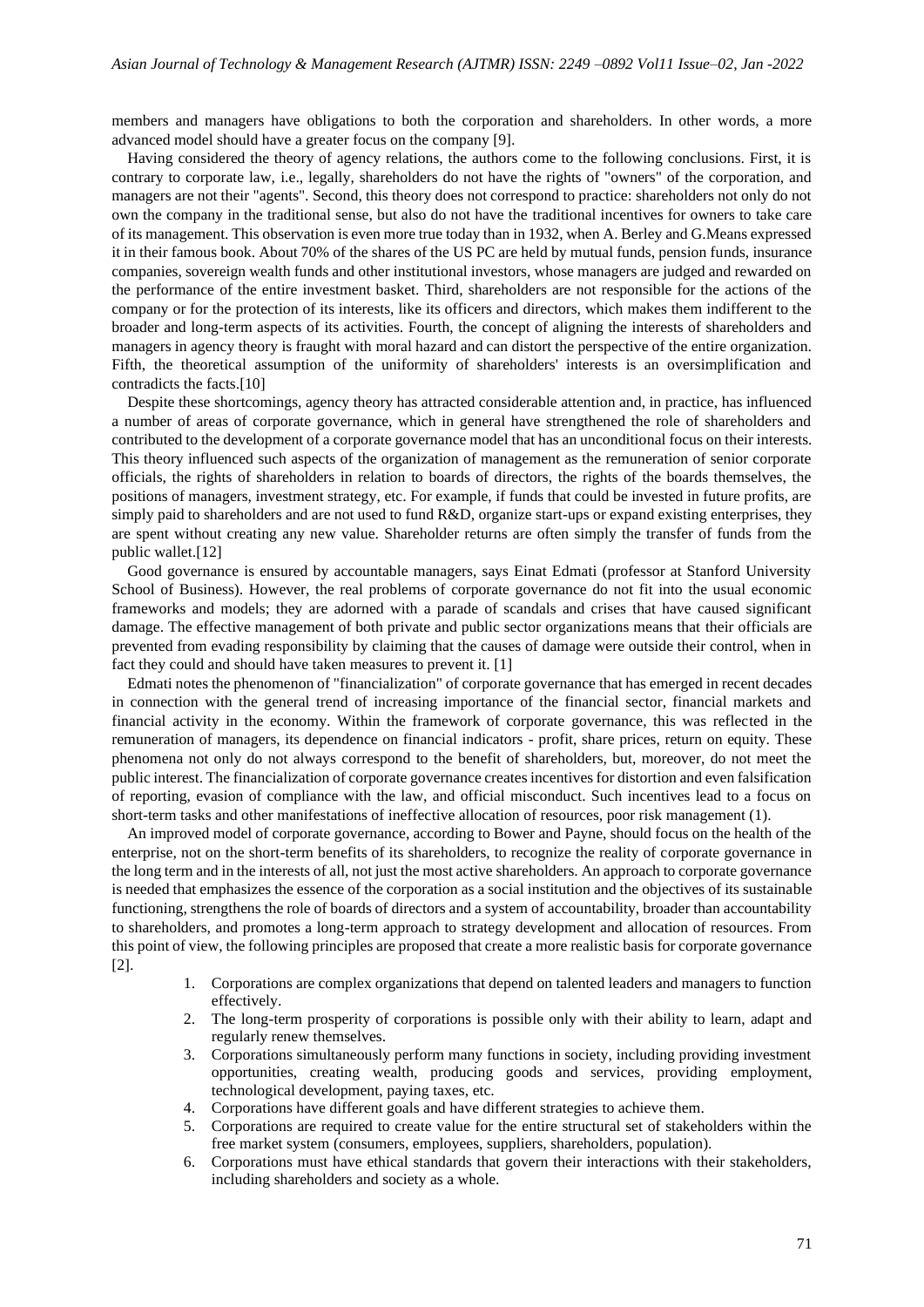- 7. Corporations are embedded in a political-socio-economic system, the health of which is vital to their sustainable existence.
- 8. The interests of a corporation are special in relation to the interests of any particular shareholder or group of stakeholders.[11]

From a practical point of view, the implementation of these principles will mean increased attention to such aspects of corporate governance as a forward-looking strategy for growth and renewal, investment in innovation, risk analysis, political and environmental factors; a closer connection between the remuneration of managers and the achievement of strategic goals; a strategic rather than narrowly financial approach to resource allocation; better use of financial leverage to counter market volatility; great concern for social responsibility and compliance with ethical standards, etc. However, such a corporate governance model will not free corporations from the need to provide a payback that matches the cost of capital raised. At the same time, they will be able to use a wider range of strategic positions and more actively attract investors who share their objectives (2).

In the search for new ways of corporate governance of innovation, many corporate councils are revising both their composition and the way they work. Based on their research, Hill and Davis point to the following directions for improving management [13].

> 1. Diversity and collective literacy. Boards of directors should take a thoughtful approach when joining or replacing members, selecting professionals whose experience and expertise complement both other directors and managers. Now, in many cases, it is desirable to attract people with technological experience, the so-called "digital directors" who are able to solve innovative problems and assess the volume of investments in technology development. The composition of the councils should take into account the desirability of a variety of problemsolving competencies, as well as representativeness in terms of stakeholder interests. In practice, there are also examples of attracting young candidates based on their potential rather than experience, which is a decisive departure from the traditional approach.[14]

Effective collaboration requires the exchange of knowledge and experience, which is why leading companies are working to form "collective literacy" advice, especially in the field of industry development prospects, using various techniques, including inviting experts to conduct "master classes", holding sessions with venture capitalists, visits to research centers, meetings with key consumers, etc.

- 2. "Creative tension" stimulates thinking and innovative ideas. This requires the creation of a space for ideas resulting from careful discussion and exchange of views. Today it seems necessary for innovative problem solving. Critical thinking is necessary, and this involves bringing a certain tension into the discussion. Even "some chaos" at meetings is allowed to involve management in creative thinking. Boards should develop an appropriate culture that allows opposing opinions but avoids excessive confrontation that can stifle the urge to propose ideas.
- 3. Establishing a new nature of the partnership between the board of directors and management. A balance of legal powers of the first and the executive power of the second is needed, an awareness of their shared responsibility for the innovation strategy. Neither side should dominate. The study showed that managers are increasingly striving to increase their receptivity to discussions, expecting more participation from directors. The real attitude towards partnership represents a change in traditional relationships. Examples point to the recognition of the importance of trust, openness when criticizing and discussing complex issues, and the need for special preparation for such procedures. [2]
- 4. Encouraging risk and tolerance for failure. A proactive innovation strategy requires a culture that understands risk and inevitable failure correctly. At the same time, all joint efforts should be directed towards the risk-taking that is associated with the most likely success in the long term. The difficulty lies in determining the potential return on investment.[15]

Hill and Davis emphasize that one of the biggest challenges is the relationship between a company's short-term financial performance and other indicators that reflect the effectiveness of innovation and improved competitive position in the long term. Some councils are beginning to use criteria reflecting the functioning processes, or indices of innovativeness (the share of revenues from the sale of new products and services in the total turnover). Most innovations are known to be unsuccessful, which is why early detection of the futility of an innovation initiative becomes so important, which must also be taken into account when planning innovations and which is within the sphere of control of the board of directors. As the study shows, an increasing number of boards of directors are adopting new norms of functioning, forming new relationships with management, which ultimately should contribute to the effectiveness of innovation processes [3].

According to Edmati, the keys to improving corporate governance are increased transparency, improved mechanisms for internal and external control and accountability, and the adoption of effective laws and regulations. In turn, the effectiveness of corporate governance is associated with the effectiveness of government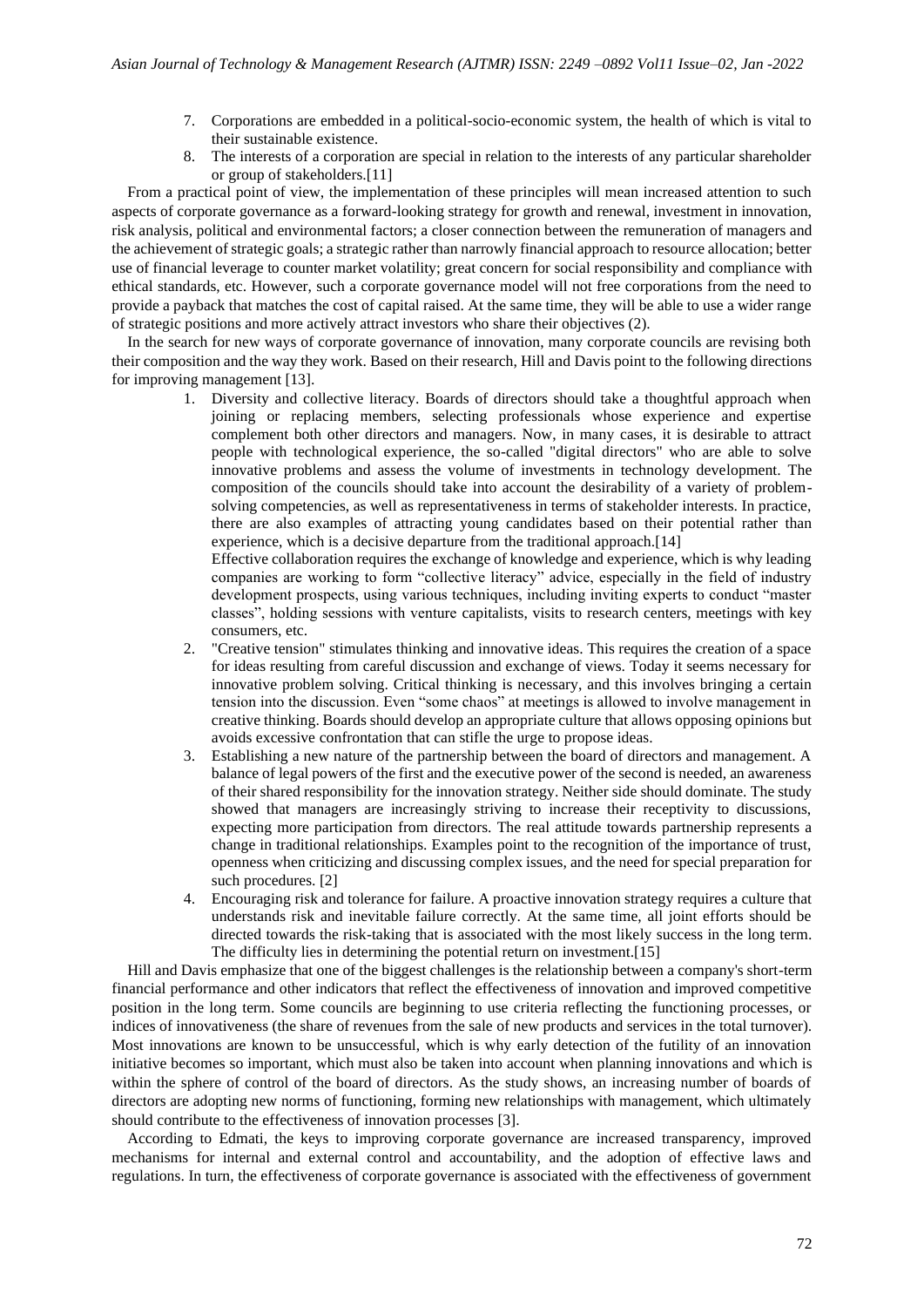regulation of management practices through the adoption of legislation and regulations, as well as enforcement of contracts and norms. In the context of financialization, corporate leaders will aggressively strive to achieve market power and discourage new competitors from entering the industry. In this regard, legislation should be aimed at strengthening antimonopoly regulation, supporting competition, facilitating the entry of new participants, ensuring information transparency, punishment for abuse, etc. Such measures were adopted in the USA (Sarbanes-Oxley laws of 2002 and Dodz-Frank laws of 2010), however, according to Edmati, they are insufficient [14].

#### **IV. CONCLUSIONS**

Hence, the increased attention to the institutional aspects of corporate governance, the role of financial and legal institutions. Thus, international comparisons of the practice and effectiveness of corporate governance led researchers from the universities of Florida and Maryland (USA), the University of London, York University (Canada) and the National University of Singapore (4) to the conclusion about the importance of such factors as the legal regime, corporate culture, level corruption, about the inextricable link between corporate governance and the entire system of public institutions. Associated with this is a departure from a universal approach to the organization and efficiency of corporate governance and the conclusion that management problems at the firm level are not universal and may differ depending on the institutional environment. Therefore, the characteristics of the boards of directors, their structure, tasks, principles of formation can be significantly different. For example, in some jurisdictions, unlike unitary councils, two-tier boards (including supervisory boards) are created. The studies note that unitary councils are typical for countries of common (case-law) law, and two-tier councils are common in countries of civil law. An important role is played by regulatory regimes, financial reporting standards, and the information environment. Financial disclosure, according to researchers, is an important mechanism of corporate governance, strengthening of relevant regulatory requirements plays a positive role, serves as an incentive to build confidence on the part of investors.

Adequate oversight, regulation and enforcement are essential, Edmati stresses, because free and open markets are not always competitive and free from abuse and fraud. Legal rules defining limited liability and the independent legal status of corporations contain certain benefits, but they also create problems of conflicts of interest, and lack of personal responsibility exacerbates them. Interaction between governments and corporations can increase efficiency and reduce distortions that serve the interests of the few. [1]

By transferring the research to the international level, experts from the USA, Great Britain, Canada and Singapore (4) pay attention to the role of foreign investors and corporate directors. It is noted that the legal system and regulatory bodies at the country level facilitate the participation of foreign investors in corporate property, the attraction of foreign financial capital and foreign board members. Thus, a relationship arises between foreign ownership and the participation of foreign directors on boards, and this interaction is influenced by cross-country differences in legal systems, regulatory systems, and political structures, and affects corporate governance.

The authors also draw attention to the phenomenon of international mobility of corporate governance practice, which is becoming increasingly important. Mobility in this context means the transfer of structures and processes (export or import) when internationalizing a corporation's activities, for example, acquiring a foreign subsidiary. A local firm can import foreign management practices by appointing foreign directors to its board or by attracting foreign investors through cross-listing on foreign exchanges. There are four interrelated channels of such international corporate governance mobility: 1) mergers and acquisitions; 2) foreign ownership; 3) foreign members of the board of directors; 4) foreign political ties. According to researchers, overseas acquisitions are beneficial to both parties, especially firms operating in very different institutional settings. Foreign investors influence the behavior of managers and can also have political influence. International relations of directorates have a positive effect on the market value of the firm, especially in countries with underdeveloped legal regulations. Policy makers are encouraged to promote corporate governance mobility, and national regulators are encouraged to work together to promote international standards.

#### **REFERENCES**

- [1]. Admati A.R. (2017) A skeptical view of financialized corporate governance. J.of econ. perspectives. Princeton,. Vol. 31, N-3. P.131-150. doi/pdfplus/10.1257/jep.31.3.131
- [2]. Bower J.L., Paine L.S. (2017) The error at the heart of corporate leadership. Harvard business rev. Boston,. Vol. 95, N 5/6.
- [3]. Hill L.A., Davis G. (2017) The board's new innovation imperative. Harvard business review. -Boston. Vol. 95, N 11/12. - P. 102-109.
- [4]. S. Sohail, F. Rasul, U. Fatima. Is internal and external mechanism of governance enriching the performance of the banking sector of Pakistan? Corp. Govern., 17 (4) (2017), pp. 629-642
- [5]. B.K. Sovacool, N. Andrews. Does transparency matter? Evaluating the governance impacts of the extractive